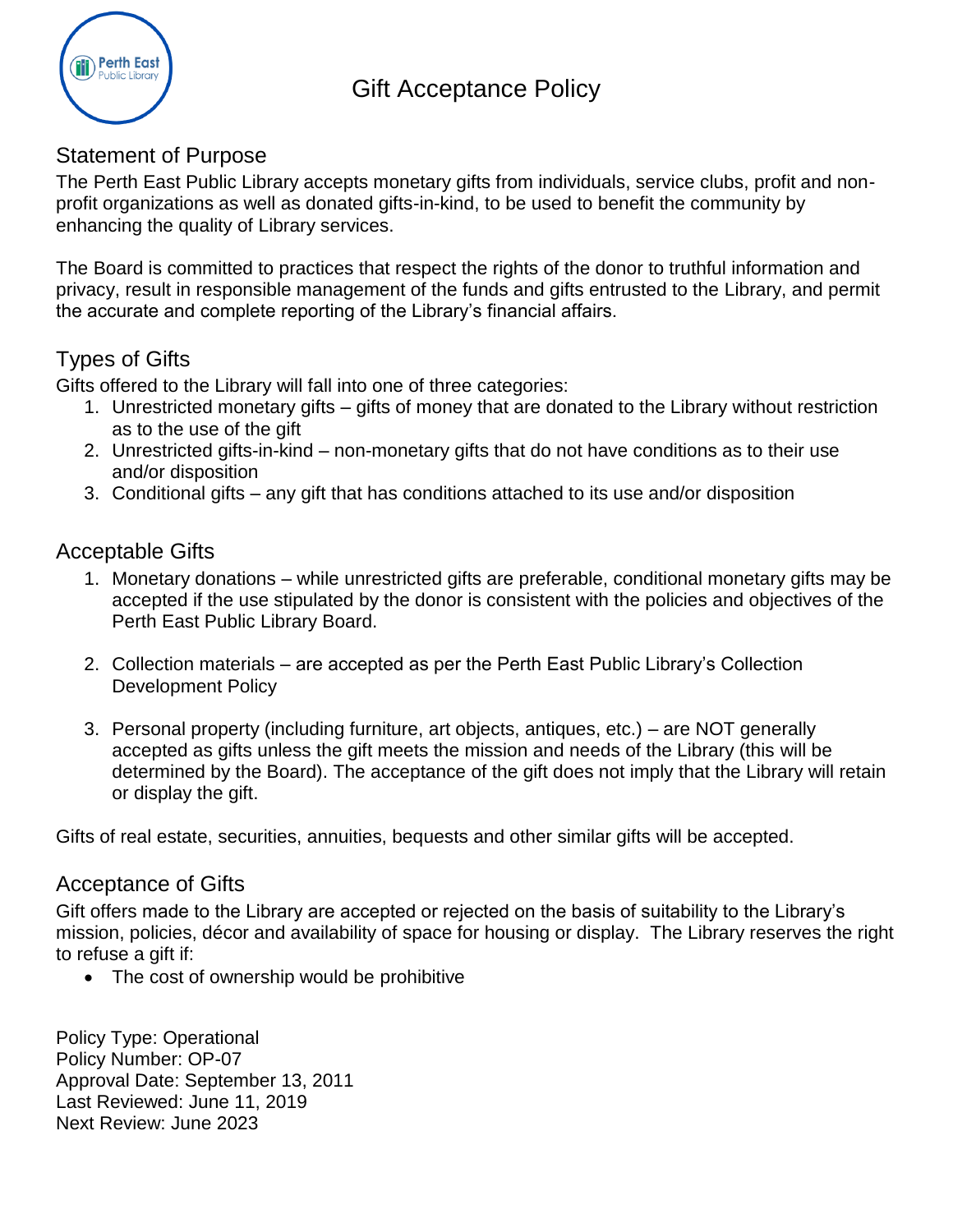- The donor wishers to exert unacceptable conditions over the donation of the gift or over the disbursement of revenue realized from the disposal of a gift
- There are unacceptable risks associated with the receipt of the gift
- If the gift is illegal or has questionable provenance

Any gift accepted by the Library is accepted subject to the following terms and conditions:

- Upon request, the Library must receive evidence that the donor has the authority to make a gift of the donated item(s)
- The Library retains unconditional ownership of the gift
- The Library makes all decisions regarding the use or disposal of the gift and has no responsibility to inform the donor of such decisions

# Authority to accept gifts

The CEO or his/her designate has the authority to accept unrestricted monetary gifts. The authority to receive conditional gifts or gifts other than cash or Library materials rests with the Perth East Public Library Board.

# Appraisal of Gifts

The Perth East Public Library will not assign a monetary value on gifts. If appraisals are desired for the purposes of issuing a tax receipt, they must be undertaken at the expense of the donor.

Tax Receipts

- The Perth East Public Library is not a registered charitable organization and therefore cannot issue receipts for tax purposes.
	- o However, the Municipality of the Township of Perth East is authorized to issue tax receipts for donations to the Library.
- Upon request, tax receipts will be issued for the appraised value of a donation in accordance with the regulations of Revenue Canada.
- Tax receipts will be issued based on the date of the donation where the donation date is acknowledged by the Library CEO.
- Tax receipts will be issued for any monetary gift of \$10.00 or more and when the value of an in-kind gift is in excess of \$25.00.

## Donor Recognition

- All donations to the Library will be given formal acknowledgement via a written 'thank you' card.
- The Perth East Public Library will respect requests for anonymity.
	- o The names of Library donors will not be released without their consent.
- Donors must receive approval from the Perth East Public Library Board to make public use of the Library name for the purposes of publicizing the details of any donation made to the Library.
- Bookplates will be placed in library materials purchased with gift funds, format permitting.

Policy Type: Operational Policy Number: OP-07 Approval Date: September 13, 2011 Last Reviewed: June 11, 2019 Next Review: June 2023